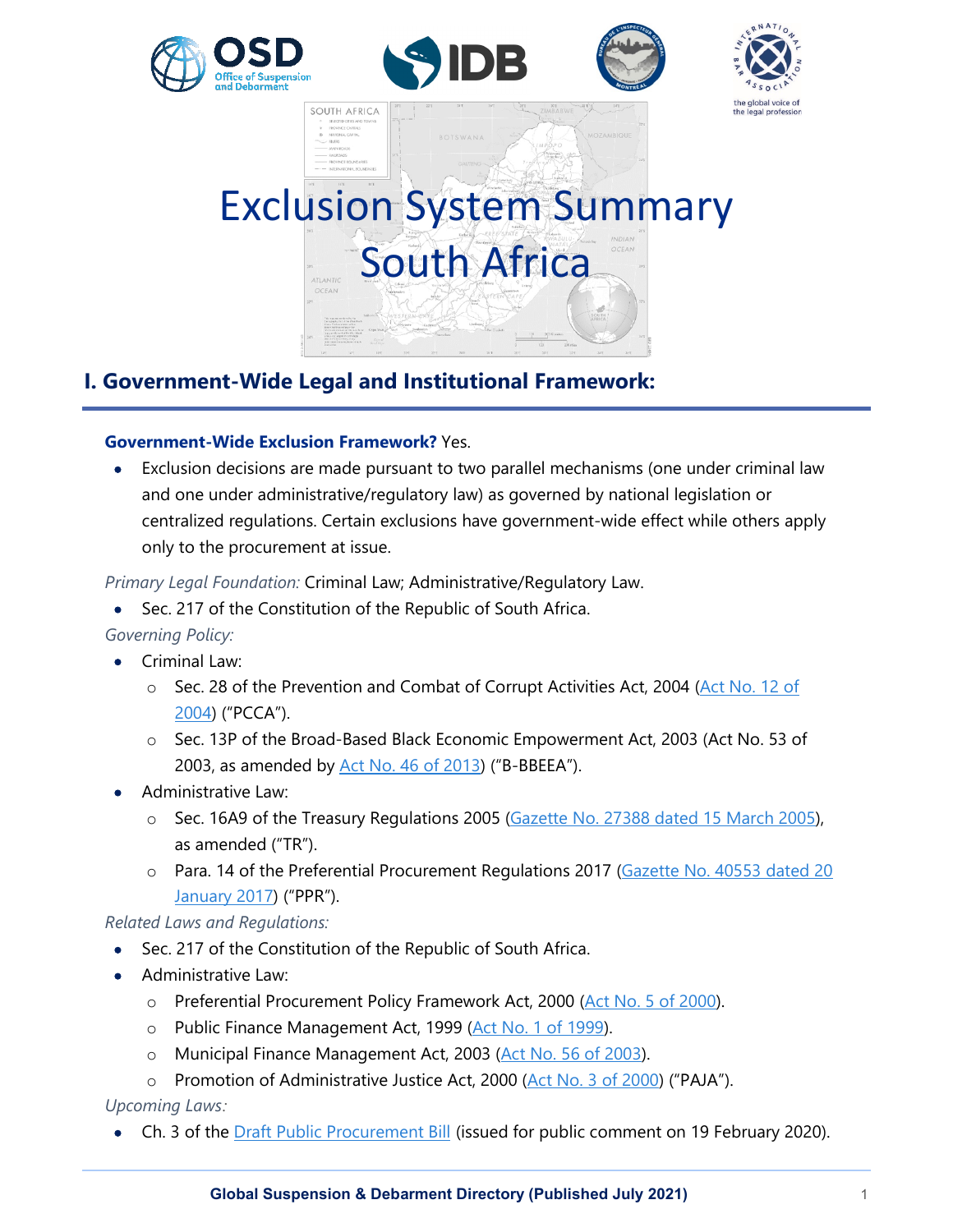#### **Decision-Maker:**

Criminal Law: **Independent Judicial Authority** (under the PCCA and B-BBEEA).

Administrative Law: **National Treasury** (under the PPR) and **Individual Accounting Officers** (under the TR).

- *Qualification:* None stated in the legal framework, but typically a senior employee with a financial or legal background at post-graduate level.
- *Independence:* Not functionally independent from senior procurement officials.

# **II. Functioning and Enforcement of the Government-Wide Exclusion System:**

### **General Provisions:**

*Type of Procedures:* Criminal/Administrative. *Decision Deadline:* 

- Criminal Law: Subject to court deadlines and procedures.
- Administrative Law: Governed by PAJA.

*Provisional Exclusions:* None yet; provisional exclusions permitted in Draft Public Procurement Bill.

**Commencement of Proceedings:** Ability to Initiate an Exclusion Proceeding.

- Criminal Law:
	- o Subject to standard judicial process (investigation, filing of charges, etc.).
	- o Exclusion is a secondary penalty that may be imposed by the court following a supplier's conviction for certain corruption-related offences. (PCCA, art. 28)
- Administrative Law:
	- o Grounds for exclusion based on sec. 16A9 of the TR are reviewed by the individual accounting officer as part of the procurement decision on a contract-by-contract basis. Violations are also referred to the National Treasury for further action, which may include government-wide exclusion. (TR, sec. 16A9.3)
	- o For exclusions based on sec. 14 of the PPR, the National Treasury must first receive a referral from the relevant contracting authority.
- Non-governmental parties can submit complaints and/or evidence to the decision-maker.

# **Notice Requirements & Opportunity to be Heard:** Yes & Yes.

- Criminal Law: Subject to standard judicial process (service of process, filings, trial, etc.).
	- o If the court orders that a convicted supplier be excluded, the National Treasury must determine the exclusion's length and notify the supplier, relevant purchasing agencies, and all Government departments. (PCCA, sec. 28(5))
- Administrative Law: Administrative actions, including exclusions, are subject to PAJA's procedural requirements. (PAJA, sec. 3)
	- o Adequate notice of the nature and purpose of proposed action;
	- o A reasonable opportunity to make representations;
	- o A clear statement of the action;
	- o Adequate notice of any right of review or internal appeal;
	- o Adequate notice of the right to request written reasoning, per sec. 5 of PAJA.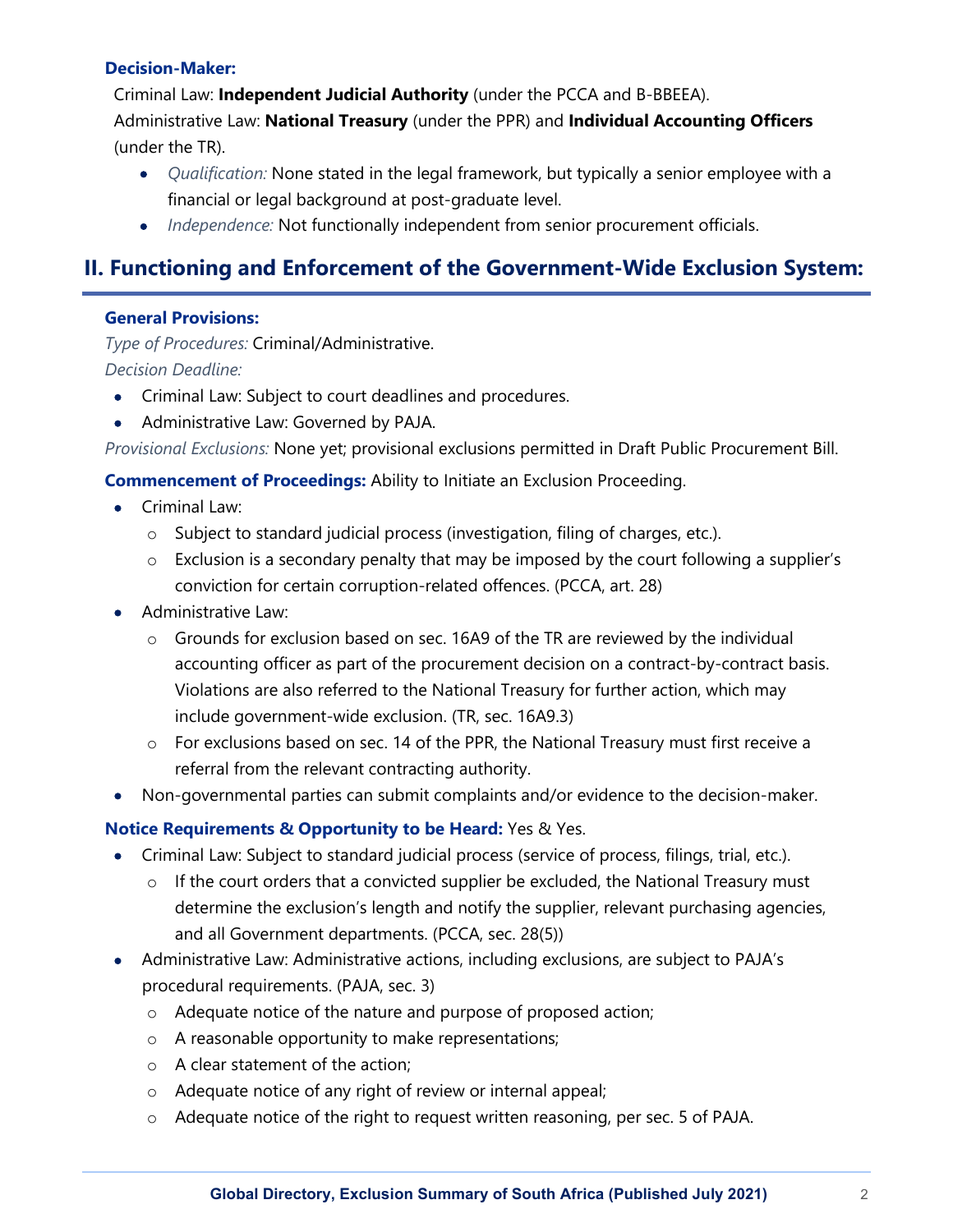### **Appellate Review of Exclusion Decisions:** Yes in both Criminal/Administrative Law.

*Nature and Forum of Review:* 

- Criminal Law: A supplier can appeal its criminal conviction and any exclusion order. (PCCA, art. 28(3)(b))
- Administrative Law: PAJA provides for judicial review of administrative actions, including exclusions, after exhausting any administrative remedies. (PAJA, secs. 6-8)

*Means Available to the Supplier:* As part of appellate review, suppliers may:

- Obtain the evidentiary record.
- Make a written submission to the appellate body.
- Request an in-person hearing with the appellate body.
- Call witnesses to an in-person hearing to testify on the supplier's behalf.

*Duration of Appeal Process:* Appellate review of both convictions and administrative actions are court processes that vary on a case-to-case basis.

### **Legal Representation:**

• A supplier **may** be represented by counsel in both the criminal and administrative law systems.

**Subsequent Modification of Exclusion Decision:** Depends on the exclusion's underlying basis:

- Criminal Law:
	- o The PCCA provides that the National Treasury "may at any time vary or rescind any restriction imposed" under this Act. (PCCA, sec. 28(4))
	- o The B-BBEEA provides for an automatic 10-year debarment with no possibility to deviate. (B-BBEEA, sec. 13P)
- Administrative Law:
	- o Exclusions by individual accounting officers based on sec. 16A9 of the TR are made on a contract-by-contract basis.
	- o The National Treasury does not have discretion to modify exclusions based on sec. 14 of the PPR or following a referral based on sec. 16A9 of the TR.

# **III. Substantive Grounds for Government-Wide Exclusion:**

### **Automatic Exclusion:** Yes.

Criminal Law:

• Fraud and other offenses under the black economic empowerment legislation. (B-BBEEA, sec. 13P)

Administrative Law:

- Per sec. 16A9.1 of the TR, individual accounting officers must reject a bid if the supplier engaged in:
	- o Corruption;
	- o Fraud;
	- o Tax-related violations;
	- o Collusion and/or infringing competition (*e.g.*, price fixing, bid rigging, market division).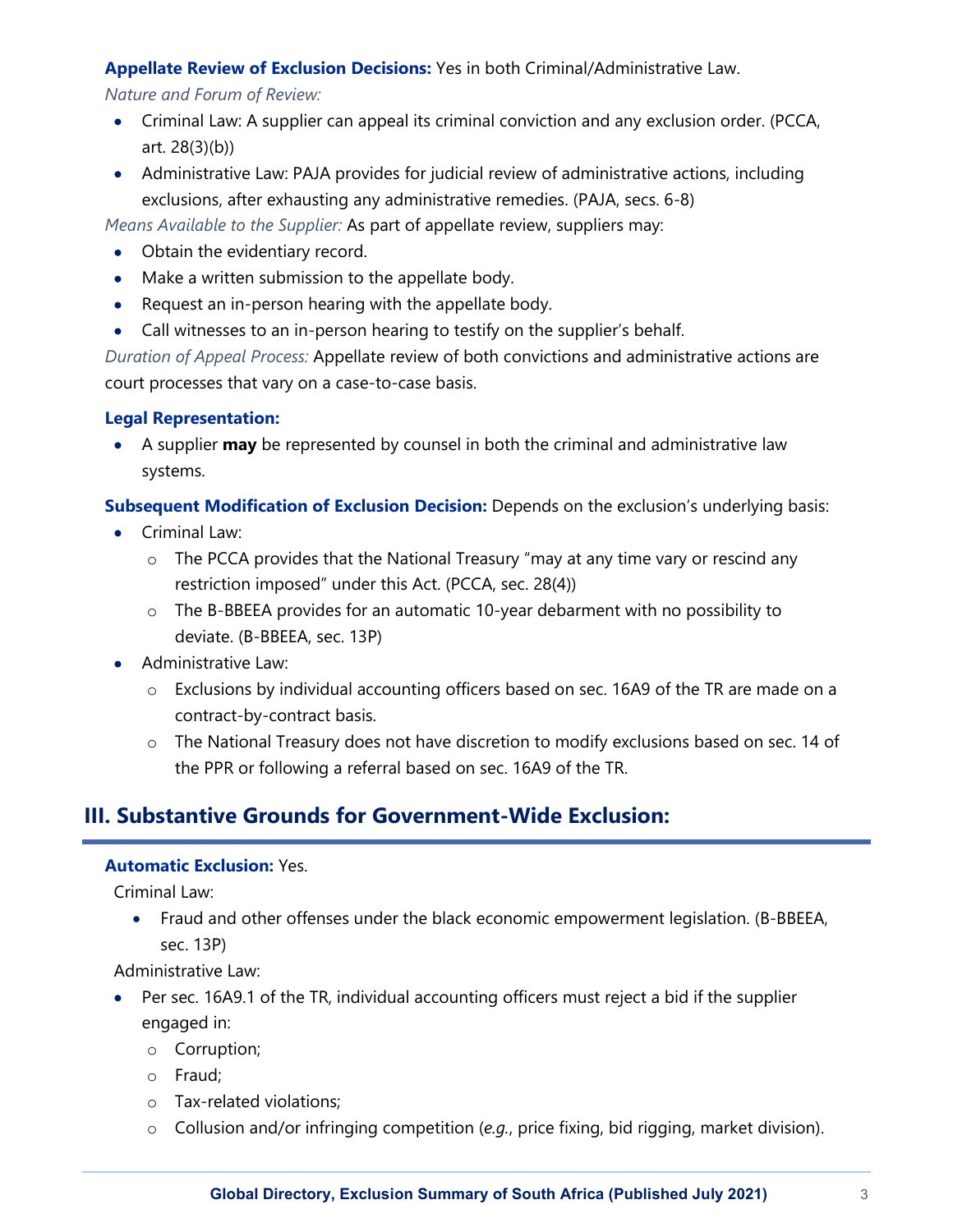- Per sec. 14 of the PPR, a contracting authority must reject a bid if the supplier engaged in:
	- o Fraud: Submitting false information regarding its black economic empowerment status or other matters covered by the PPR.
	- o Fraud: Failing to declare any subcontracting arrangements.

### **Discretionary Exclusion:** Yes.

Criminal Law:

• Corruption: Following a conviction for corrupt acts relating to procurements or contracts, the court may, but is not required to, exclude the supplier as part of its sentence. (PCCA, sec. 28(1))

Administrative Law:

- Per sec. 16A9.2 of the TR, individual accounting officers **may** reject a bid if the supplier has engaged in:
	- o Fraud;
	- o Poor performance, non-performance, and/or failure to perform on public contracts;
	- o Abusing the agency's supply chain management system; or
	- o Any other improper conduct.
- Per sec. 14 of the PPR, the National Treasury **may** decide to impose an additional (government-wide) exclusion on a supplier that engaged in:
	- o Fraud: Submitting false information regarding its black economic empowerment status or other matters covered by the PPR.
	- o Fraud: Failing to declare any subcontracting arrangements.
- Decision-maker may not exclude the supplier when there are:
	- o Remedial measures;
	- o Settlement/agreement;
	- o Government interest;
	- o Other sanction.

#### **Exclusion based on Bankruptcy and Cross-Debarment:** Automatic & Discretionary.

• Bankruptcy: The Companies Act (2008) and the Insolvency Act (1936) limit the permissible business activities of a companies that have been liquidated or insolvent individuals whose estates have been "sequestrated."

# **IV. Scope and Effect of Government-Wide Exclusion:**

### **Types of Excluded Suppliers:**

• Individuals and Corporations.

### **Scope of Exclusion:**

#### *Extension to Other Agencies and Organizations:*

• Exclusions imposed by **the courts** and **the National Treasury** prohibit the supplier from contracting with any federal agency. (*See* PCCA, sec. 28; B-BBEEA, sec. 13P; PPR, sec. 14(3)) These exclusions automatically extend to subnational governments.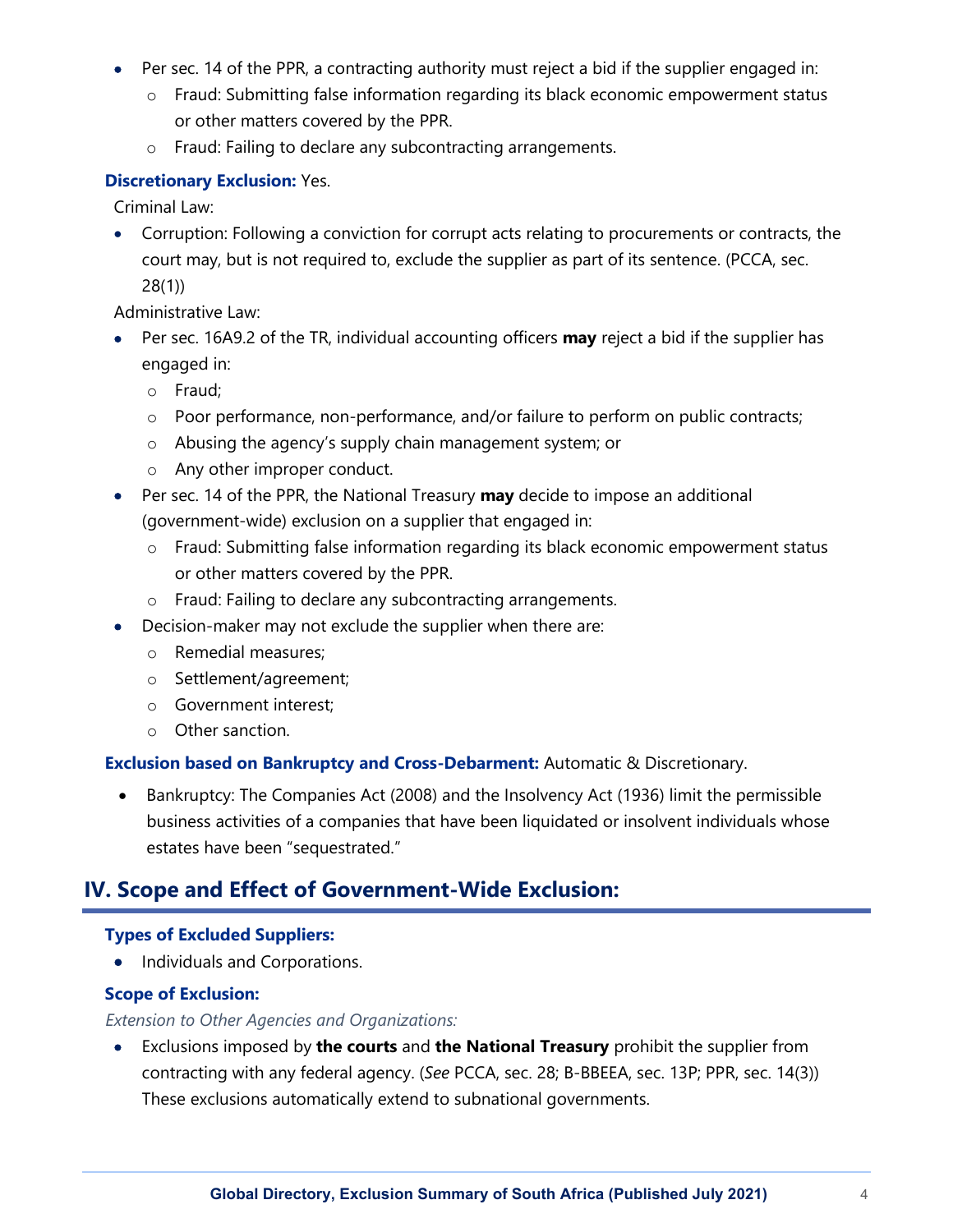- Exclusions imposed by **individual accounting officers** are contract-by-contract and apply only to the procurement at issue. But violations may be referred to the National Treasury for further action, including government-wide exclusion. (*See* TR, sec. 16A9; PPR, sec. 14(1))
- No known countries or international organizations that automatically recognize and apply exclusions from South Africa.

### *Effect on Ongoing Contracts:*

- Ongoing contracts are **not** typically cancelled (except to undo an improperly awarded contract), but termination or imposition of other restrictions are allowed. (PCCA, sec. 28(3)(a); TR, sec. 16A9.1(f); PPR, sec. 14(1)(b)(i))
- Subsequent modifications to ongoing contracts **may be permitted**. (PCCA, sec. 28(3)(a))

# *Effect on Subcontracting:*

• An excluded supplier **cannot** be a beneficiary of the public purse and thus **cannot** serve as a subcontractor. However, enforcement and monitoring may be limited.

# *Effect on Excluded Individuals:*

- Excluded individuals **must** not be employed by a corporate supplier as a senior manager or corporate director. (TR, sec. 16A9.1(c)) Excluded individuals, however, **may** be employed in a role that is not directly related to the supplier's ongoing contracts.
- Exclusion **may** extend to companies controlled by the excluded individual. (PCCA, sec.  $28(3)(c)(i)$

# *Tailoring Exclusion:*

• No. Exclusions cannot be limited to certain divisions, operating units, or business lines within the company. However, exclusions based on the B-BBEEA may be limited to the corporate supplier's members, directors, or shareholders who committed the offense. (B-BBEEA, sec. 13P(2))

# **Effect on Affiliates** (under the PCCA only):

*Corporate Affiliates:*

- Exclusion **may** apply to affiliated companies (controlling, controlled, under common control). (PCCA, sec. 28(1)(c))
- The National Treasury **must** notify affiliated companies that they have been added to the Register of Tender Defaulters. PCCA, sec. 28(5))

# *Extension to Affiliated Individuals:*

- Exclusion of a corporate supplier **may** extend to executive officers and individuals that own or control the supplier. (PCCA, sec. 28(1)(b)(ii))
- The National Treasury **must** notify affiliated individuals that they have been added to the Register of Tender Defaulters. (PCCA, sec. 28(5))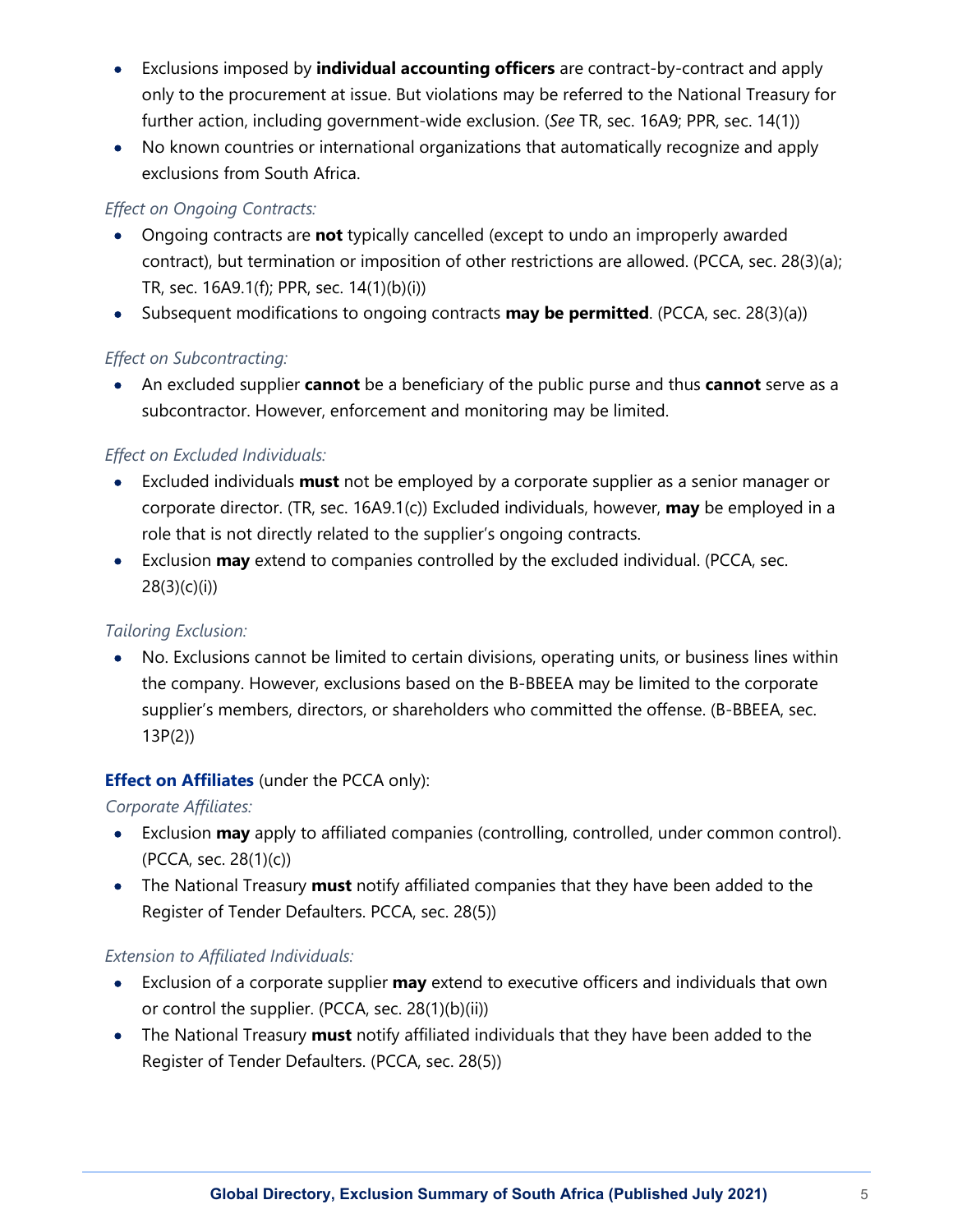#### **Duration of Exclusions:**

*Duration Specified in Legal Framework:*

- Criminal Law:
	- o PCCA: Between five and ten years.
	- o B-BBEEA: Ten years.
- Administrative Law:
	- o PPR: Up to ten years.
	- o TR: Contract-by-contract.

# *Duration Depends on Applicable Exclusion Ground?* Yes.

### *Discretion to Deviate?*

• No. The decision-makers do not have discretion to deviate from the limits specified in the legal framework.

# **Exceptions/Waivers to Exclusions:**

- Criminal Law: No. There is not a legal mechanism whereby a contract might still be awarded to an excluded supplier during the period of exclusion.
- Administrative Law: Generally no, although an exclusion decision could be set-aside by a court. Also, exclusions imposed by individual accounting officers under sec. 16A9 are contract-by-contract and do not prohibit suppliers from competing for future contracts.

# **Other Sanctions:**

• Contract termination, monetary fines, and damages.

# **V. Government-Wide Transparency and Exclusion List:**

# **Official List of Excluded Suppliers?** Yes. They are publicly available, and they provide

information on the grounds for each listed exclusion.

- [Register for Tender Defaulters:](http://www.treasury.gov.za/publications/other/Register%20for%20Tender%20Defaulters.pdf) Exclusions based on the PCCA.
- [Database of Restricted Suppliers:](http://www.treasury.gov.za/publications/other/Database%20of%20Restricted%20Suppliers.pdf) Exclusions imposed by the National Treasury in all other instances.

# **Procurement Checks:**

• Yes. Procuring entities must check both lists of excluded suppliers before awarding a contract. (TR, sec. 16A9(c), See PPR, sec. 14(1)(b)(iii))

# **Reporting on Exclusions:**

*Number of Exclusions:* Figures discernable from exclusion lists. As of December 2020:

- Register for Tender Defaulters: zero excluded suppliers.
- Database of Restricted Suppliers: 138 excluded suppliers.

*Regular Reporting:* No requirement for regular reporting on exclusions.

*Other Transparency Mechanisms:* None.